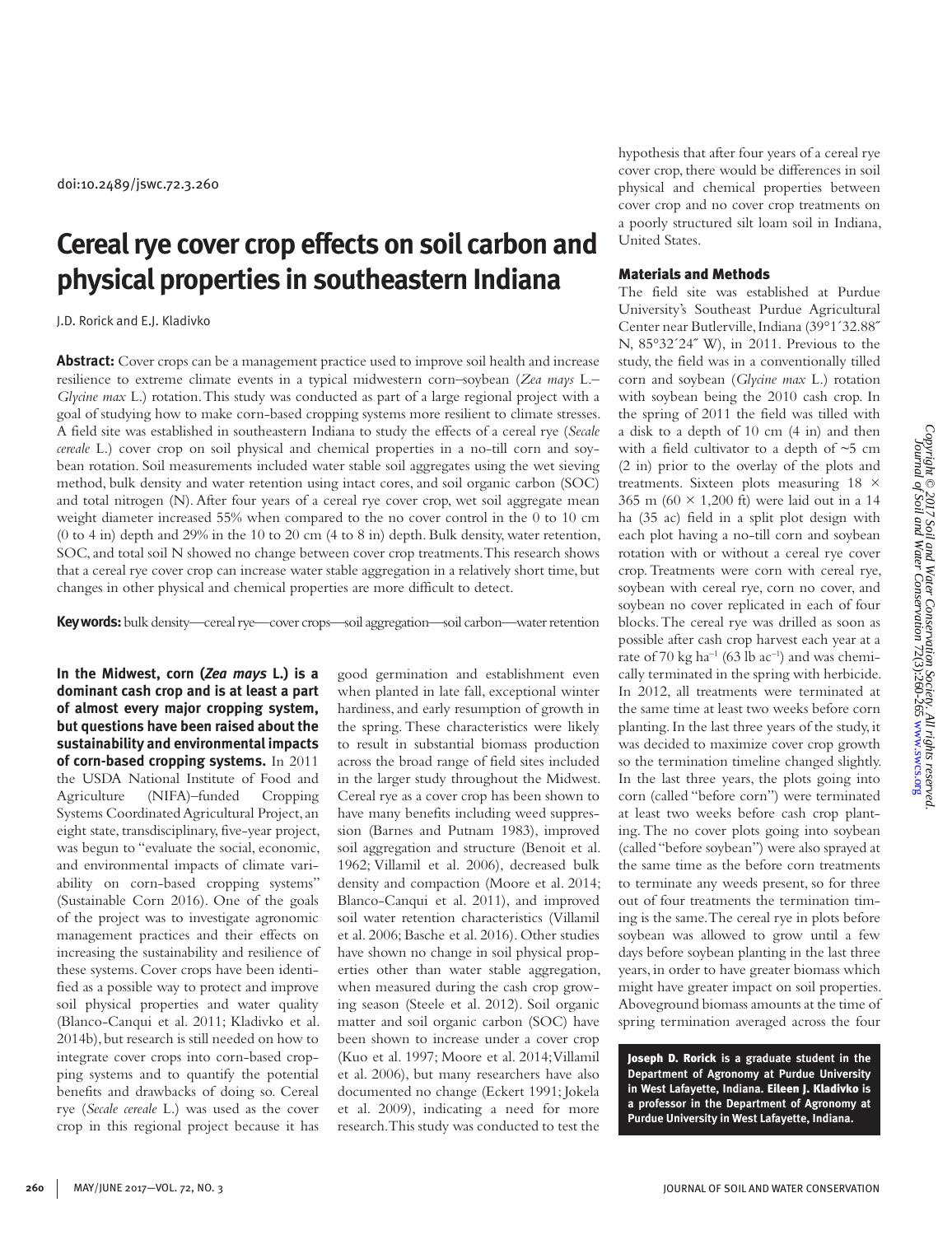years of treatments were  $1,900 \text{ kg ha}^{-1}$  (1,695) lb ac–1) for the cereal rye treatments and 545 kg ha<sup>-1</sup> (486 lb ac<sup>-1</sup>) of weedy biomass for the no cover treatments. Crop and fertility management was performed in accordance with good agronomic practices and did not differ between cover crop treatments.

Soils at this field were mapped on site by Purdue pedologist Phillip Owens (personal communication, 2011). Soil types in the areas sampled were predominantly Nabb (fine-silty, mixed, active, mesic Aquic Fragiudalfs), Blocher (fine-silty, mixed, active, mesic Oxyaquic Hapludalfs), and Cincinnati (fine-silty, mixed, active, mesic, Oxyaquic Fragiudalfs) silt loams. This project was part of a larger regional project, and sampling protocols were standardized to ensure consistent methods across the regional network (Kladivko et al. 2014a). Soil measurements were taken within four weeks of planting the cash crop in odd years of the study (2011, 2013, and 2015), and sampling depths used were 0 to 10, 10 to 20, 20 to 40, and 40 to 60 cm (0 to 4, 4 to 8, 8 to 16, and 16 to 24 in). Samples were taken in the quarter-row position of the corn rows (~19 cm [7.5 in] from the corn row) and midway between soybean drilled rows, avoiding any cereal rye plants if present. Wheel tracks were avoided where they were obvious, but due to different sizes and types of equipment used on the field, it was not always clear if a wheel track had been there or not.

Samples for aggregate stability were taken using a Giddings hydraulic probe 5.3 cm (2.1 in) in diameter in 2011 and 2015. These cores were cut into four depth increments (0 to 10, 10 to 20, 20 to 40, and 40 to 60 cm [0 to 4, 4 to 8, 8 to 16, and 16 to 24 in]), and two cores of each depth increment were composited per sample. Three samples were taken per plot, analyzed individually, and then averaged for each plot. Each sample was pushed through an 8 mm (0.3 in) sieve while still field moist and then air dried and sieved to remove the  $\leq 2$  mm  $(0.1 \text{ in})$  fraction. Two 25 g (0.88 oz) subsamples of each sample were analyzed using the wet aggregate size distribution method (Nimmo and Perkins 2002), and an average mean weight diameter (MWD) was calculated for each depth.

Soil organic C and total soil nitrogen (N) samples were collected with a hydraulic probe similar to the aggregation samples and split into the same four depths. Six 5.3 cm (2.1 in) diameter cores were collected per plot, analyzed individually, and then averaged for each plot. Soil samples were air dried, hand ground to pass a 2 mm (0.1 in) sieve, and stored for subsampling and testing. An  $\sim$ 10 g (0.35 oz) subsample from each core was further hand ground to pass a 150 µm (0.0059 in) sieve for SOC and total N analysis. These subsamples were analyzed at the Iowa State University Soil and Plant Analysis Laboratory (Ames, Iowa) using the dry combustion method, and evolved carbon dioxide (CO<sub>2</sub>) was measured using a LECO TruSpec (LECO Corporation, St. Joseph, Missouri). Inorganic C was negligible in this soil profile. In 2011, a subsample was taken from the <2 mm stored samples and sent to A&L Great Lakes Laboratory (Fort Wayne, Indiana) to be analyzed for texture using the hydrometer method (Gee and Or 2002). Texture is unlikely to change over a four-year period, so it was determined only once on all plots at each depth (Kladivko et al. 2014a).

Bulk density was measured using the short core method as described by Grossman and Reinsch (2002) using a 6 cm (2.3 in) tall core 5.4 cm (2.1 in) in diameter with three repetitions per depth in each plot. Samples were taken from the approximate center of each depth interval sampled to represent that depth increment. In 2011 and 2015 all four depths were sampled, and in 2013 only the 0 to 10 cm (0 to 4 in) and 10 to 20 cm (4 to 8 in) depths were sampled for water retention measurements and bulk density, due to the generally slow rate of change of these properties, especially in the lowest two depths.

Soil water retention was measured at five water potentials using sand tables and pressure pots according to the methods described by Dane and Hopmans (2002a, 2002b). The same cores used for bulk density measurements were used for water retention at saturation and  $-4.9$ ,  $-9.8$ , and  $-33$  kPa (–0.71, –1.42, and –4.79 psi). A bulk sample air dried and crushed to  $\leq$  2 mm (0.1 in) was used for measurements at –1,500 kPa (–217.56 psi). Cores were gradually soaked to reach saturation and weighed, then placed on sand tables, allowed to equilibrate, and weighed to measure –4.9 kPa and –9.8 kPa water retention. Cores were then transferred to pressure pots to measure water retention at –33 kPa and then oven dried to obtain a dry mass for bulk density measurements. Aeration porosity was calculated as the difference between saturation and –4.9 kPa (Kohnke 1968). Water holding capacity

(WHC) was calculated as the difference between –9.8 and –1,500 kPa.

Statistical analyses for all measurements were performed using SAS Version 9.4 software (SAS Institute Inc., Cary, North Carolina). Summary statistics and graphical data analysis were used to check for errors in the data and to see if a transformation was required (Box et al. 1978). The soil C data were square root transformed and aggregate stability data were log transformed prior to the analysis to make the data more normally distributed. Results are presented in back-transformed units. Each measure was analyzed as a split plot split block experimental design with cash crop used as the whole unit, cover crop as the split plot, and depth as the split block treatment. Error variances were dropped from the model where the majority of the variances were not significant at  $p = 0.25$ . The MIXED procedure was used for the analysis of variance and an LSMeans separation test was performed on all significant effects ( $p \le 0.05$ ).

Standardized protocols agreed upon by the USDA NIFA-funded Cropping Systems Coordinated Agricultural Project (Kladivko et al. 2014a) were followed; see paper for full explanation of methods. Research data and supporting metadata were uploaded to the team's central database with review and quality control performed by database managers to ensure data integrity and adherence to standardization (Herzmann et al. 2014). The data will be published at the National Agricultural Library (NAL) Ag Data Commons in 2017 (*doi forthcoming*). Data regarding comparisons not significantly different are not presented in this paper; however, the reader can access the data through the NAL.

### Results and Discussion

In June of 2011, prior to establishing cover crop treatments in fall of 2011, there were no differences in MWD among plots, indicating that the baseline values for plots that would receive rye cover versus no cover were the same (figure 1;  $p > 0.05$ ). Aggregate size was greater in the upper soil depths than in the lower soil depths at the onset of the study and four years after treatments were instituted. After four years of a cereal rye cover crop wet soil aggregate MWD in the 0 to 10 cm (0 to 4 in) depth was 55% larger with cover crop and 29% larger in the 10 to 20 cm (4 to 8 in) depth when compared to the no cover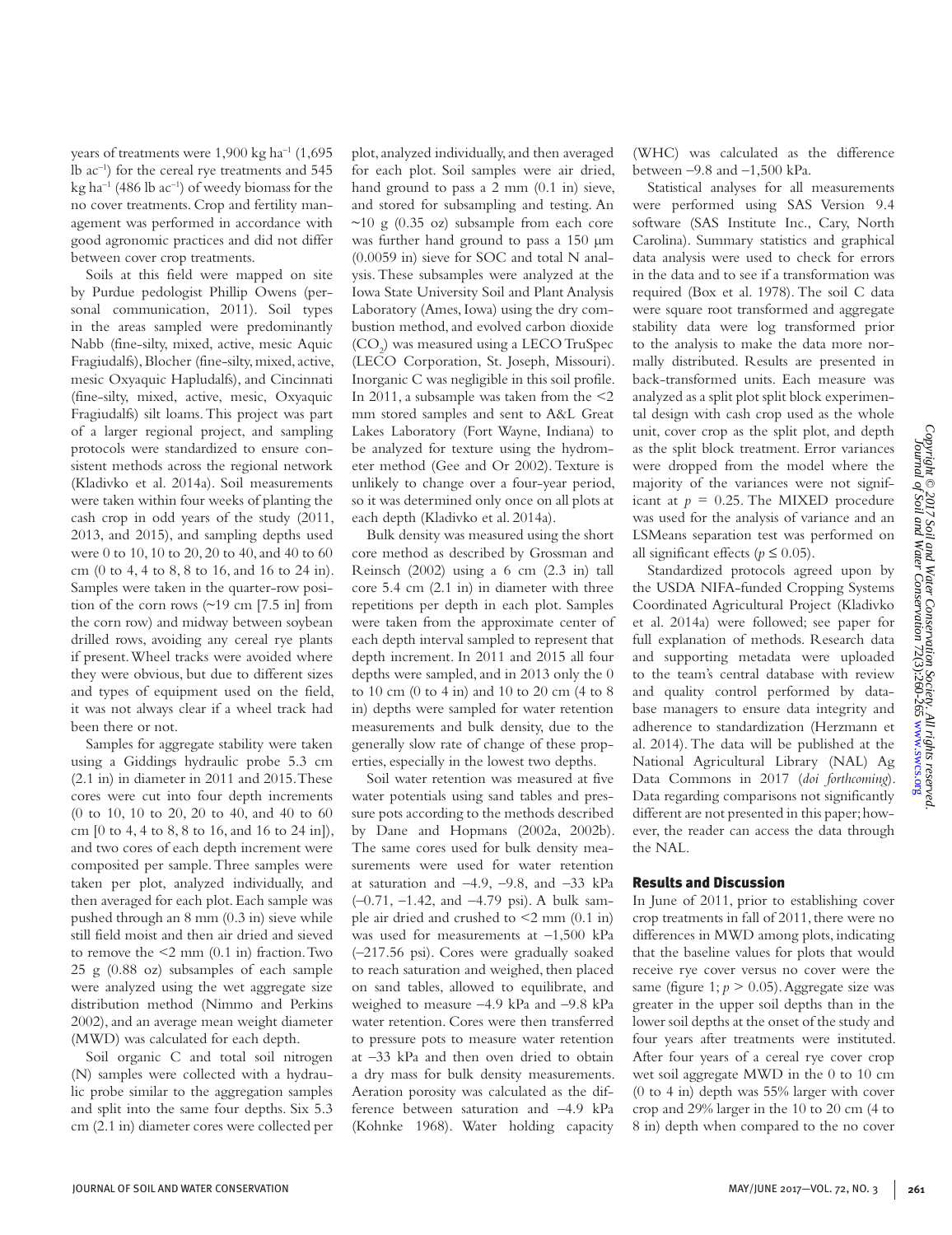treatments (figure 1, cover crop  $\times$  depth *p*  $\leq$  0.05). No difference between cover crop treatments occurred below 20 cm and no difference between cash crops occurred at any depth in any year. Many studies have reported increased aggregate size or stability with the use of cover crops and continuous field cover (Villamil et al. 2006; Sainju et al. 2003; Rachman et al. 2003). The increased aggregation may be short-lived, however, as found by Linsler et al. (2016) in a greenhouse/incubation study where several brassicas or legumes were grown in the greenhouse and then terminated by freezing. After a 12-week incubation in a microcosm room following the cover crop termination, there was no difference in large macroaggregate concentration and total macroaggregates, indicating that differences in aggregation caused by some cover crops may be relatively short term. Tisdall and Oades (1982) reference the importance of actively growing roots and fungal hyphae on the stability of soil aggregates, adding strength to the argument for growing winter cover crops during a typically fallow period in a corn and soybean production system in order to help protect and improve the soil. The fibrous root system of cereal rye was likely one cause of the increased MWD (Benoit et al. 1962; Villamil et al. 2006), as well as fungal hyphae and the decaying organic matter from the dead roots (Tisdall and Oades 1982). Larger, more stable soil aggregates are better able to withstand erosive forces, allow for better water infiltration, and help to prevent surface compaction and runoff (Blanco-Canqui et al. 2011).

Texture in the four depths ranged from silt loam in the 0 to 10 cm (0 to 4 in) depth with 26% clay to silty clay loam in the 40 to 60 cm (16 to 24 in) depth with 33% clay. This small difference in clay content indicates that the increased aggregate MWD at shallower depths compared with deeper depths is more likely due to the effects of the cash and cover crop roots on biological activity and soil organic matter concentration, rather than differences in clay content.

After four years of the cereal rye winter cover crop treatments, SOC was unaffected by crop rotation and cover crop treatment  $(p > 0.05)$ . In 2015 the SOC concentration in the  $0$  to  $10 \text{ cm}$   $(0 \text{ to } 4 \text{ in})$  depth, when averaged between cash crops, was 15.05 and  $14.02 \text{ g C kg}^{-1}$  for cover and no cover, respectively  $(p > 0.05)$ . Other researchers

# Figure 1

Effects of a cereal rye cover crop on water stable aggregate mean weight diameter (MWD) in (a) 2011 and (b) 2015, averaged across cash crop as affected by a cover crop by depth interaction. Shown in back-transformed units. Depths with the same uppercase letters within a cover crop treatment are not significantly different at  $p \le 0.05$ . Cover crop treatments with the same lowercase letters are not significantly different within a depth at the  $p \le 0.05$  level. The 2011 samples were taken in the spring after cash crop planting but before any cover crops had been established at the site.



have found little effect of cereal rye cover crop on SOC over a similar time frame (Eckert 1991; Kaspar et al. 2006); however, when measured after 10 years, Moore et al. (2014) was able to detect a 15% greater average soil organic matter content in the cereal rye treatment when compared to the no cover treatment. Kuo et al. (1997) found a 1 g kg–1 higher SOC amount in a 0 to 15 cm (0 to 6 in) depth after eight years of cereal rye when compared to a no cover treatment, but both Eckert in Ohio (1991) and Jokela et al. in Wisconsin (2009) recorded no difference in SOC or soil organic matter after four years of cereal rye cover. A regional power analysis

of minimum detectable differences (MDD) for SOC found a mean MDD of 3.38 g C kg<sup>-1</sup> for comparing two treatments with five replications at an  $\alpha$  = 0.05 and a B = 0.15 (Necpalova et al. 2014). With the SOC values being only about 1 g C  $kg^{-1}$  different between cover crop treatments in our study, it is not surprising that differences were not statistically significant due to the inherent variability of SOC. Organic C significantly decreased with depth (table 1), which is expected due to the predominance of roots in surface horizons and the deposition of cash crop and cover crop residues on the soil surface without incorporation from tillage.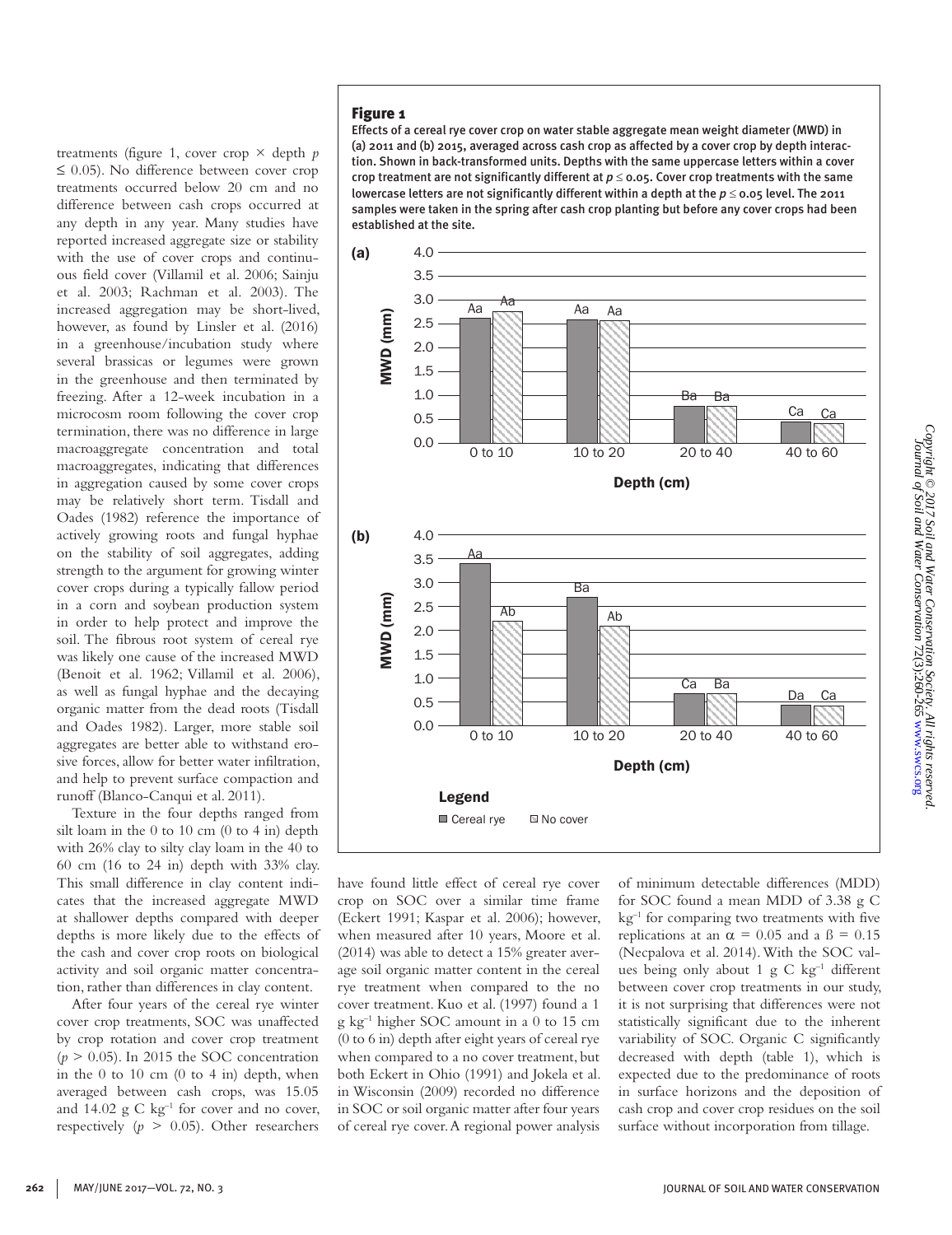The distribution of total soil N mirrors that of organic C (table 1) with the highest values at the surface and decreasing with depth in all years. Soils sampled in soybean had lower soil N than in corn:  $0.94$  g N kg<sup>-1</sup> and 1.03 g N  $kg^{-1}$ , respectively, in 2011, and 1.01 g N kg<sup>-1</sup> and 1.13 g N kg<sup>-1</sup>, respectively, in 2015 ( $p \leq 0.05$ ). No differences were found between cover crop treatments for soil N, with values in 2015 in the 0 to 10 cm (0 to 4 in) depth of 1.64 g N kg<sup>-1</sup> and 1.55 g N kg<sup>-1</sup> ( $p > 0.05$ ) for the cover crop and no cover crop treatments, respectively.

No differences in bulk density were found between cover crop treatments in any year  $(p > 0.05)$ , and in the 0 to 10 cm (0 to 4 in) depth in 2015 for both cover and no cover, the values were  $1.32$  g cm<sup>-3</sup> (82 lb ft<sup>-3</sup>). In 2015, bulk density was slightly greater in corn (1.41 g cm<sup>-3</sup> [88 lb ft<sup>-3</sup>]) than in soybean  $(1.38 \text{ g cm}^{-3} \; [86 \; \text{lb ft}^{-3}])$ , similar to what was found in Iowa (Moore et al. 2014). Bulk density increased with depth in both years consistent with the decrease in SOC with depth. Over time we would expect soil bulk density to decrease due to the presence of the fibrous root system of the cereal rye. However, even after 13 years of cereal rye growth in a study in Maryland, no differences in bulk density were measured during the cash crop growing season, although there were some differences observed during the cover crop winter season (Steele et al. 2012). In our study the samples were all taken at a similar time of year in all three years. Care

Soil organic carbon (SOC) and total soil nitrogen (Tot N) with depth averaged across cover crop and cash crop within each year. SOC shown in back-transformed units.

| Year<br>Depth |                                                                                                                             | <b>SOC</b><br>$(g kg^{-1})$ | <b>Tot N</b><br>(g kg <sup>-1</sup> ) |  |
|---------------|-----------------------------------------------------------------------------------------------------------------------------|-----------------------------|---------------------------------------|--|
| 2011          | $0$ to $10$                                                                                                                 | 14.25a                      | 1.46a                                 |  |
|               | 10 to 20                                                                                                                    | 10.02b                      | 1.22h                                 |  |
|               | 20 to 40                                                                                                                    | 5.06c                       | 0.76c                                 |  |
|               | 40 to 60                                                                                                                    | 3.10 <sub>d</sub>           | 0.51d                                 |  |
| 2013          | $0$ to $10$                                                                                                                 | 13.00a                      | 1.31a                                 |  |
|               | 10 to 20                                                                                                                    | 8.68b                       | 1.00 <sub>b</sub>                     |  |
|               | 20 to 40                                                                                                                    | 4.16c                       | 0.52c                                 |  |
|               | 40 to 60                                                                                                                    | 3.12d                       | 0.36d                                 |  |
| 2015          | $0$ to $10$                                                                                                                 | 14.54a                      | 1.60a                                 |  |
|               | 10 to 20                                                                                                                    | 9.58 <sub>b</sub>           | 1.25 <sub>b</sub>                     |  |
|               | 20 to 40                                                                                                                    | 5.01c                       | 0.82c                                 |  |
|               | 40 to 60                                                                                                                    | 3.65d                       | 0.62d                                 |  |
|               | Note: Means followed by the same letter<br>within a column and year are not signifi-<br>cantly different at $p \leq 0.05$ . |                             |                                       |  |

was also taken to sample in similar row positions on all plots and to avoid wheel tracks, but it is still possible that some less obvious wheel tracks were sampled, adding variability and making it very difficult to detect smaller changes due to the cover crop. Kaspar et al. (1995) found that trafficked interrows had up to a 36% higher bulk density (1.36 Mg  $\text{m}^{-3}$ [84 lb  $ft^{-3}$ ]) when compared to untrafficked interrows (1.09 Mg  $\text{m}^{-3}$  [68 lb ft<sup>-3</sup>]) averaged across different tillage systems including chisel plow and no till, highlighting the need to plan sampling locations carefully.

Volumetric water content at saturation (0 kPa [0 psi]) had an inverse relationship with bulk density in 2011 and 2015 (table 2). Soils that are less dense have more total pore space that can be occupied by water at saturation. In both 2011 and 2015, the surface depth had significantly higher saturated water content than deeper depths consistent with a lower bulk density in the upper depths as previously discussed. Similarly, aeration porosity (the difference between 0 kPa and –4.9 kPa [–0.71 psi]) did not differ with cover crop or cash crop although in 2011 and 2015, depth was a significant factor with the greatest values in the 0 to 10 cm (0 to 4 in) depth (0.110 and 0.082, respectively) and the lowest values in the 40 to 60 cm (16 to 24 in) depth (0.025 in both years). Water retention at every water potential measured did not differ between cover crops nor between cash crops. Water retention of the 0 to 10 cm depth in 2011 and 2015 at –4.9, –9.8, and –33 kPa (–0.71, –1.42, and –4.79 psi) showed a significant difference when compared to the 40 to 60 cm depth except for  $-4.9$ kPa in 2015. Volumetric water content at –1,500 kPa (–217.56 psi) in 2011 and 2015 showed significant differences between the top two depths and the bottom two depths. This may be due to a clay increase and the significant density increases with increasing depth resulting in more surface area for water retention at this approximation of wilting point. In the 0 to 10 cm depth, in 2015 the measured water potential values for the no

# Table 2

Bulk density (BD) and volumetric water content at five water potentials, and water holding capacity (WHC\*) with depth averaged across cover crop and cash crop within year.

| Year | Depth       | BD (g cm <sup>-3</sup> ) | Volumetric water content ( $cm3$ cm <sup>-3</sup> )<br>Water potential (kPa) |                    |                    |                    |                    |         |
|------|-------------|--------------------------|------------------------------------------------------------------------------|--------------------|--------------------|--------------------|--------------------|---------|
|      |             |                          |                                                                              |                    |                    |                    |                    |         |
|      |             |                          | 2011                                                                         | 0 to 10            | 1.27a              | 0.459c             | 0.349a             | 0.330a  |
|      | 10 to 20    | 1.40 <sub>b</sub>        | 0.414b                                                                       | 0.356a             | 0.340a             | 0.319ab            | 0.134a             | 0.206a  |
|      | 20 to 40    | 1.44 <sub>b</sub>        | 0.405ab                                                                      | 0.360ab            | 0.345a             | 0.330b             | 0.165 <sub>b</sub> | 0.180a  |
|      | 40 to 60    | 1.48c                    | 0.397a                                                                       | 0.372 <sub>b</sub> | 0.363 <sub>b</sub> | 0.355c             | 0.172 <sub>b</sub> | 0.192a  |
| 2013 | 0 to 10     | 1.36a                    | 0.445b                                                                       | 0.365a             | 0.348a             | 0.325a             | 0.135a             | 0.213a  |
|      | 10 to 20    | 1.39a                    | 0.420a                                                                       | 0.355a             | 0.339a             | 0.318a             | 0.122a             | 0.217a  |
| 2015 | $0$ to $10$ | 1.32a                    | 0.446d                                                                       | 0.364c             | 0.346b             | 0.321 <sub>b</sub> | 0.125a             | 0.221c  |
|      | 10 to 20    | 1.36b                    | 0.416c                                                                       | 0.352a             | 0.336a             | 0.313a             | 0.129a             | 0.208bc |
|      | 20 to 40    | 1.42c                    | 0.406b                                                                       | 0.361bc            | 0.349bc            | 0.332c             | 0.158b             | 0.192a  |
|      | 40 to 60    | 1.49d                    | 0.395a                                                                       | 0.370cd            | 0.361d             | 0.350d             | 0.166b             | 0.196ab |

Note: Means followed by the same letter within a column and year are not significantly different at *p* ≤ 0.05

\*WHC calculated between –9.8 and –1,500 kPa.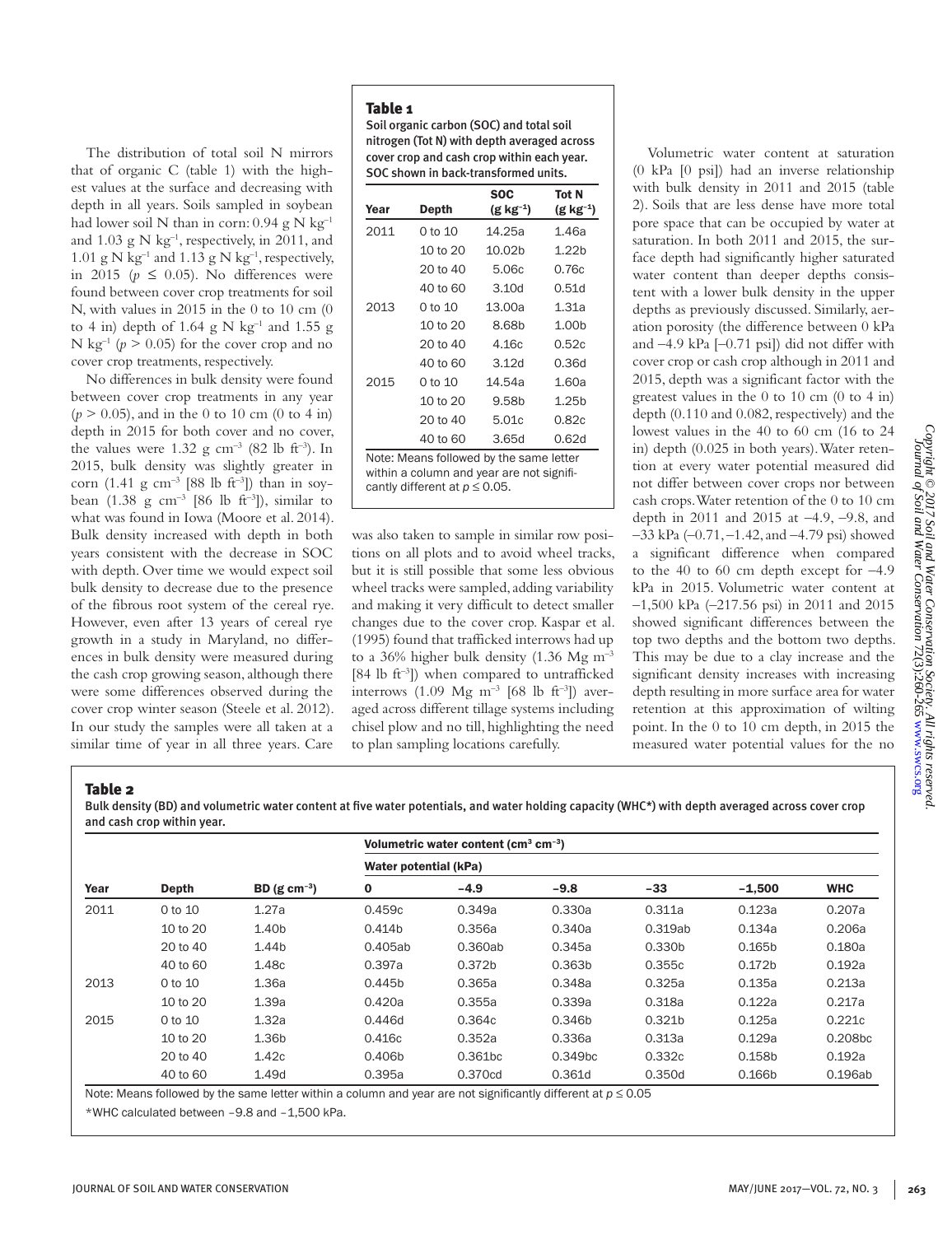cover treatment were all within 98% to 100% of the cover crop treatment  $(p > 0.05)$ , and WHC was  $0.224$  and  $0.219$  cm<sup>3</sup> cm<sup>-3</sup> for the cover and no cover treatments, respectively. The WHC was not significantly different for cover crop or cash crop treatments in any year at  $p \leq 0.05$ , but WHC was significantly greater in cover crop treatments compared to no cover treatments at  $p \leq 0.10$  in 2015 across all depths. In 2015 WHC in the 0 to 10 cm depth was greater than in the 40 to 60 cm depth (table 2). These findings contrast with a study on a Mollisol in Illinois over a similar time period where slight differences were found in aeration porosity and WHC between cover crop treatments (Villamil et al. 2006). Additionally, Basche et al. (2016) found that after 13 years of cover crops, plant available water was 21% greater for the cover treatment compared to the no cover treatment in the 0 to 15 cm (0 to 6 in) depth on a loam soil in Iowa.

# Summary and Conclusions

The addition of cereal rye as a winter cover crop to a no-till corn and soybean rotation can increase soil health benefits and improve soil physical properties over time. Soil aggregate stability in the 0 to 10 cm (0 to 4 in) depth was increased by 55% and in the 10 to 20 cm (4 to 8 in) depth by 29% after four years of cereal rye cover crop as compared to the control, which can help to improve water infiltration as well as help to protect against erosion and surface crusting. Bulk density, water retention, and SOC were unchanged by cover crop growth during that four year period, however. Increasing the amount of cover crop biomass produced within any year and over a greater number of years could increase the likelihood of maintaining or increasing SOC, which in turn could help to improve soil physical properties. Measuring changes in soil physical properties can be difficult due to the inherent spatial and temporal variation found in any soil, and differences may need to be large in order to be detectable within this natural variation.

### Acknowledgements

This research is part of a regional collaborative project supported by the USDA National Institute of Food and Agriculture, Award No. 2011-68002-30190, Cropping Systems Coordinated Agricultural Project: Climate Change, Mitigation, and Adaptation in Corn-based Cropping Systems. Special thanks to the Southeast Purdue Agricultural Center staff for assistance with field management, Judy Santini for

help with statistical analysis, and all of the graduate students involved with this field site throughout the project including: Jason Cavadini, Kaylissa Halter, Jessica Day, Sara Alford, Holly Hauenstein, Trevor Frank, and Nicole Benally.

#### References

- Barnes, J.P., and A.R. Putnam. 1983. Rye residues contribute weed suppression in no-tillage cropping systems. Journal of Chemical Ecology 9:1045-1057.
- Basche, A.D., T.C Kaspar, S.V. Archontoulis, D.B. Jaynes, T.J. Sauer, T.B. Parkin, and F.E. Miguez. 2016. Soil water improvements with the long-term use of a winter cover crop. Agricultural Water Management 172:40-50.
- Benoit, R.E., N.A. Willis, and W.J. Hanna. 1962. Effect of rye winter cover crop on soil structure. Agronomy Journal 54:419-420.
- Blanco-Canqui, H., M.M. Mikha, D.R. Presley, and M.M. Claassen. 2011. Addition of cover crops enhances no-till potential for improving soil physical properties. Soil Science Society of America Journal 75:1471-1482.
- Box, G.E.P., W.G. Hunter, and J.S. Hunter. 1978. Simplification and increased sensitivity from transformation. Statistics for Experimenters: An Introduction to Design, Data Analysis, and Model Building, 231-239. Hoboken, NJ: John Wiley and Sons, Inc.
- Dane, J.H., and J.W. Hopmans. 2002a. Pressure Plate Extractor. *In* Methods of Soil Analysis, Part 4, Physical Methods, eds. J.H. Dane and G.C. Topp, 688-690. Agronomy Monograph 5. Madison, WI: American Society of Agronomy and Soil Science Society of America.
- Dane, J.H., and J.W. Hopmans. 2002b. Suction table. *In*  Methods of Soil Analysis, Part 4, Physical Methods, eds. J.H. Dane and G.C. Topp, 692-697. Agronomy Monograph 5. Madison, WI: American Society of Agronomy and Soil Science Society of America.
- Eckert, D.J. 1991. Chemical attributes of soils subjected to no-till cropping with rye cover crops. Soil Science Society of America Journal 55:405-409.
- Gee, G.W., and D. Or. 2002. Particle-size analysis. *In* Methods of Soil Analysis, Part 4, Physical Methods, eds. J.H. Dane and G.C. Topp, 255-294. Agronomy Monograph 5. Madison, WI: American Society of Agronomy and Soil Science Society of America.
- Grossman, R.B., and T.G. Reinsch. 2002. Bulk density and linear extensibility. *In* Methods of Soil Analysis. Part 4, Physical methods, eds. J.H. Dane and G.C. Topp, 201-228. Agronomy Monograph 5. Madison, WI: American Society of Agronomy and Soil Science Society of America.
- Herzmann, D.E., L.J. Abendroth, and L.D. Bunderson. 2014. Data management approach to multidisciplinary agricultural research and syntheses. Journal of Soil and Water Conservation 69(6):180A-185A, doi:10.2489/ jswc.69.6.180A.
- Jokela, W.E., J.H. Grabber, D.L. Karlen, T.C. Balser, and D.E. Palmquist. 2009. Cover crop and liquid manure

effects on soil quality indicators in a corn silage system. Agronomy Journal 101:727–737.

- Kaspar, T.C., S.D. Logsdon, and M.A. Prieksat. 1995. Traffic pattern and tillage system effects on corn root and shoot growth. Agronomy Journal 87:1046-1051.
- Kaspar, T.C., T.B. Parkin, D.B. Jaynes, C.A. Cambardella, D.W. Meek, and Y.S. Jung. 2006. Examining changes on soil organic carbon with oat and rye cover crops using terrain covariates. Soil Science Society of America Journal 70:1168-1177.
- Kladivko, E.J., M.J. Helmers, L.J. Abendroth, D. Herzmann, R. Lal, M.J. Castellano, D.S. Mueller, J.E. Sawyer, R.P. Anex, R.W. Arritt, B. Basso, J.V. Bonta, L.C. Bowling, R.M. Cruse, N.R. Fausey, J.R. Frankenberger, P.W. Gassman, A.J. Gassmann, C.L. Kling, A. Kravchenko, J.G. Lauer, F.E. Miguez, E.D. Nafziger, N. Nkongolo, M. O'Neal, L.B. Owens, P.R. Owens, P. Scharf, M.J. Shipitalo, J.S. Strock, and M.B. Villamil. 2014a. Standardized research protocols enable transdisciplinary research of climate variation impacts in corn production systems. Journal of Soil Water Conservation 69(6):532-542, doi:10.2489/ jswc.69.6.532.
- Kladivko, E.J., T.C. Kaspar, D.B. Jaynes, R.W. Malone, J. Singer, X.K. Morin, and T. Searchinger. 2014b. Cover crops in the upper Midwestern United States: Potential adoption and reduction of nitrate leaching in the Mississippi River basin. Journal of Soil and Water Conservation 69(4):279-291, doi:10.2489/jswc.69.4.279.
- Kohnke, H. 1968. Soil Physics. New York: McGraw-Hill.
- Kuo, S., U.M. Sainju, and E.J. Jellum. 1997. Winter cover crop effects on soil organic carbon and carbohydrate in soil. Soil Science Society of America Journal  $61.145 - 152$
- Linsler, D., M. Kaiser, R. Andruschkewitsch, C. Piegholdt, and B. Ludwig. 2016 Effects of cover crop growth and decomposition on the distribution of aggregate size fractions and soil microbial carbon dynamics. Soil Use and Management 32:192-199.
- Moore, E.B., M.H. Wiedenhoeft, T.C. Kaspar, and C.A. Cambardella. 2014. Rye cover crop effects on soil quality in no-till corn silage-soybean cropping systems. Soil Science Society of America Journal 78:968-976.
- Necpalova, M., R.P. Anex, A.N. Kravchenko, L.J. Abendroth, S.J. Del Grosso, W.A. Dick, M.J. Helmers, D. Herzmann, J.G. Lauer, E.D. Nafziger, J.E. Sawyer, P.C. Scharf, J.S. Strock, and M.B. Villamil. 2014. What does it take to detect a change in soil carbon stock? A regional comparison of minimum detectable difference and experiment duration in the north central United States. Journal of Soil Water Conservation 69(6):517-531, doi:10.2489/jswc.69.6.517.
- Nimmo, J.R., and K.S. Perkins. 2002. Aggregate stability and size distribution. *In* Methods of Soil Analysis, Part 4, Physical Methods, eds. J.H. Dane and G.C. Topp, 317-328. Agronomy Monograph 5. Madison, WI: American Society of Agronomy and Soil Science Society of America.